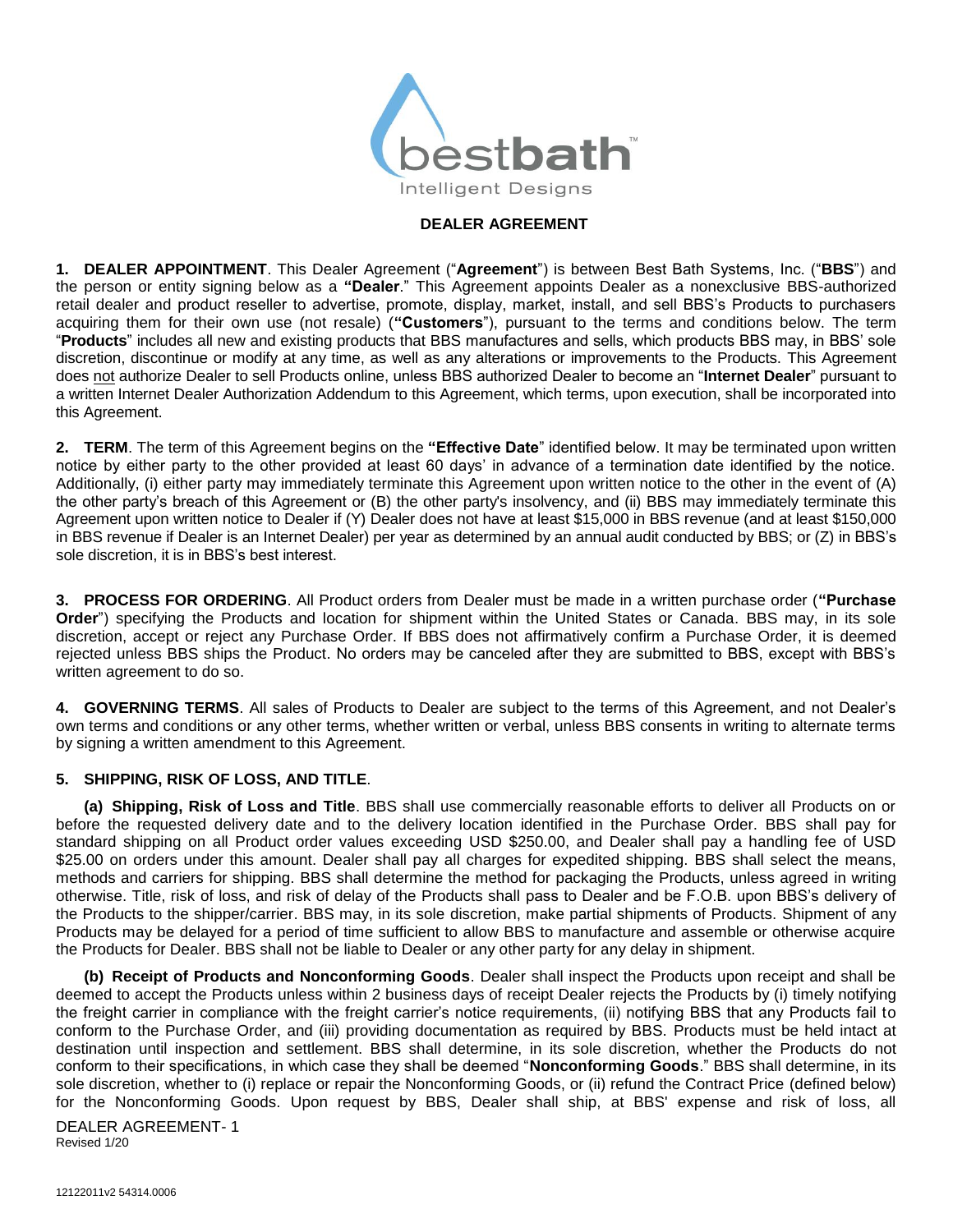Nonconforming Goods to the location identified by BBS. If BBS exercises its option to replace Nonconforming Goods, BBS shall, after receiving Dealer's shipment of Nonconforming Goods, ship to Dealer at the location identified by Dealer the replacement Products. The remedies set forth in this Section are Dealer's exclusive remedy for Nonconforming Goods.

**(c) Resale Certificate**. Upon acceptance of the Products, Dealer shall submit to BBS a resale certificate or any other document or information necessary, under the laws of the applicable state, for BBS to document that Products sold to Dealer will be resold and are not subject to payment by BBS of sales tax.

### **6. PRICE AND PAYMENT**.

**(a) Pricing for Products and Discounts**. During the Term, Dealer will purchase all Products directly from BBS at the prices listed in BBS' dealer price list in effect when BBS accepts a Purchase Order from Dealer ("**Contract Price**"). BBS will determine the discounts, if any, allowed to Dealer, and Dealer may become eligible for BBS's marketing, advertising, and promotion programs in effect from time to time, at BBS's discretion. BBS may prospectively increase or decrease the Contract Prices or reduce, alter, or eliminate the discounts allowed to Dealer at any time.

**(b) Commercial Business Opportunities**. If a Purchase Order is received by BBS from Dealer for a commercial compliant Product or commercial quantities (five (5) or more), BBS will request the project name and architect. If the requested project information is not provided by Dealer, BBS may reject the Purchase Order. No Dealer discount will apply to commercial compliant Product or commercial quantities orders except as determined in the discretion of BBS.

**(c) Errors**. BBS may correct at any time all price and extension errors on an order, acknowledgement or invoice.

**(d) Payment**. Payment in cash of the full amount is due at the time Dealer places an order, unless BBS, in its sole discretion, has granted (i) credit to Dealer after Dealer's submission and BBS' acceptance of Dealer's credit application, or (ii) a special payment arrangement agreed to in writing by BBS' Credit Department, or (iii) payment by credit card, in jurisdictions where such payment is permissible and subject to a processing fee determined by BBS.

**(e) Sales Tax, Taxes, and Fees**. Dealer shall be responsible for the collection and payment of all national, federal, state, local, or other taxes, assessments, and fees of any jurisdiction, including without limitation, sales tax, VAT, excise tax, import or export taxes, withholding, and amounts levied in lieu thereof, based on the Products and the distribution or licensing associated with the business of selling the Products and any payments made, received, or to be made or received in connection with this Agreement and Dealer's business operations.

# **7. INTELLECTUAL PROPERTY**; **USE OF BBS LOGO, IMAGES, AND NAME**; **DISPLAYS**

**(a) General and Prohibited Acts**. Dealer may represent itself as an "authorized dealer" of BBS, and may use BBS' name and Product-related trademarks on signs or other advertising or promotional material consistent with this Agreement and specifically, this Section 7. Notwithstanding the rights granted to Dealer below, Dealer shall not: (i) sell Products online unless BBS authorizes Dealer to become a BBS Internet Dealer; (ii) use any variation of BBS's name in any domain name, ULR, or in Dealer's own business name; (iii) sell Products through any third party platform such as Amazon or Walmart; (iv) use any non-current logo of BBS in any of its advertising materials; (v) display Product images that are not current; (vi) advertise or otherwise represent Dealer in a manner that deceives third parties by suggesting Dealer is an employee or part of BBS's business, except through a dealer relationship; (vii) use any form of pay-per-click advertising, unless Dealer becomes a BBS Internet Dealer and does so in compliance with an Internet Dealer Authorization Addendum; or (viii) alter or edit any BBS documentation or specifications, including, without limitation, BBS cut sheets.

**(b) BBS Intellectual Property**. During the Term of this Agreement, BBS grants to Dealer a revocable, nontransferable, non-exclusive, limited license to use BBS's logos, trademarks, and trade names (collectively the "**BBS Marks**"), solely in connection with the marketing, advertisement and sale of the Products. Such license shall immediately terminate upon the expiration or termination of this Agreement. Dealer shall strictly comply with all standards of use for the BBS Marks and must at all times display appropriate trademark and copyright notices as instructed by BBS. Dealer acknowledges and agrees that the BBS Marks and other intellectual property provided to Dealer by BBS, if any, are the sole and exclusive property of BBS. Dealer shall not acquire any right, title or interest under this Agreement in any patent, copyright, BBS Mark or other intellectual property right of any kind of BBS. No implied license, patent, copyright or other intellectual property right of BBS is granted under this Agreement or otherwise. During the term of this Agreement and thereafter, Dealer shall not do anything that will in any manner infringe, impeach, dilute or lessen the value of the BBS Marks, patents, copyrights or other intellectual property of BBS or the goodwill associated therewith or that will tend to prejudice the reputation of the BBS or the sale of any BBS products.

DEALER AGREEMENT- 2 Revised 1/20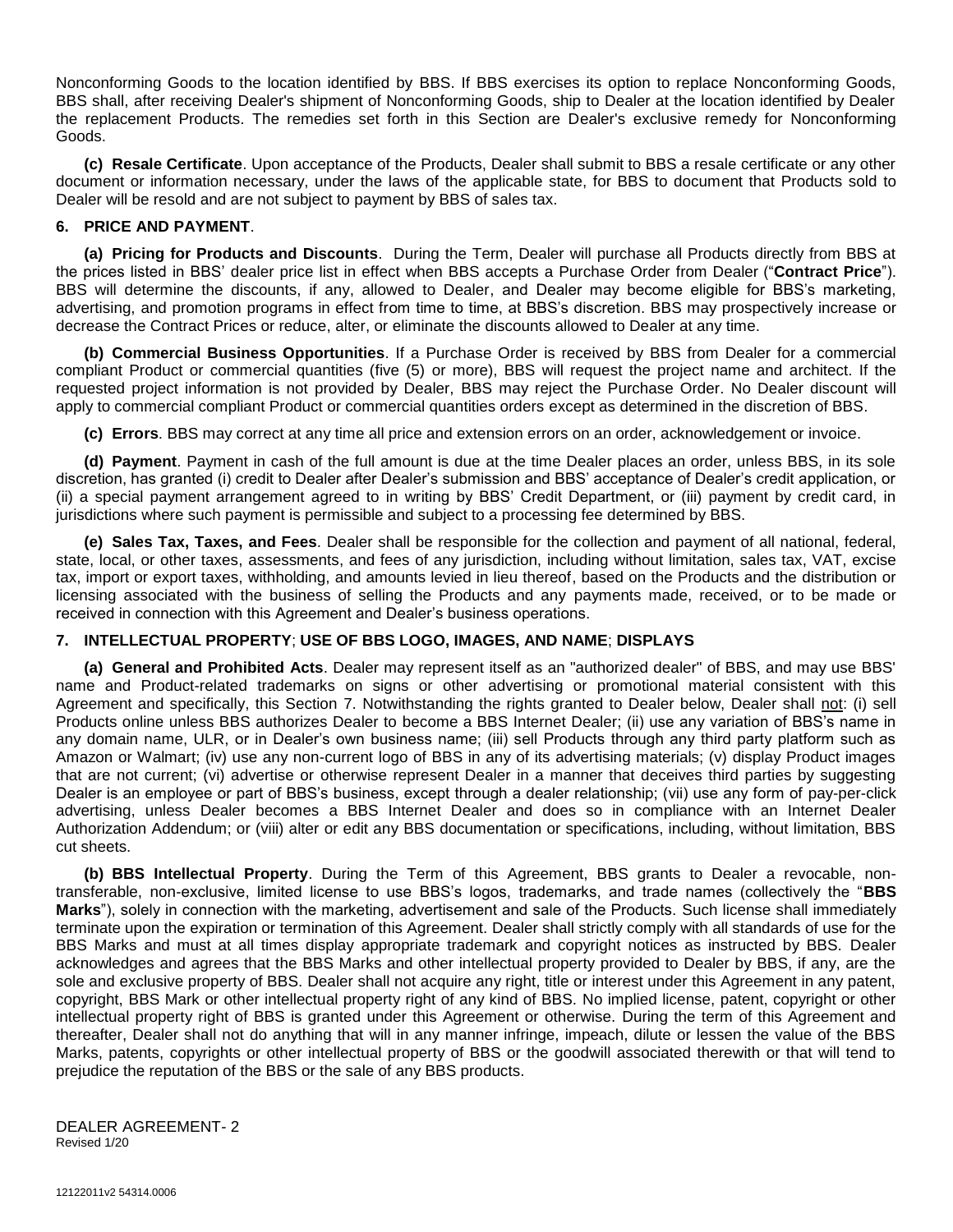**(c) Dealer Marks**. During the Term of this Agreement Dealer hereby grants BBS a non-exclusive, royalty-free license to use Dealer's logos, trademarks, and trade names on BBS's websites and marketing materials, as well as any images or posts created or captured and displayed by Dealer in any online forum or platform involving the Products or BBS.

**(d) Showroom Displays**. If Dealer displays Products in a showroom display, all Products must be kept in proper display condition, free of dust, debris, scuffs, or abrasions. Products used as showroom displays may not be sold to Customers without BBS's prior written authorization.

**(e) No Use of BBS Information or Content for Other Purposes**. Dealer shall not, under any circumstances, use any BBS Products, BBS images, BBS logos, BBS website or written content, BBS Product specification sheets, BBS social media content, or any of BBS Intellectual Property for use in advertising, promoting, or selling any products other than the BBS Products.

# **8. DISCLAIMER AND LIMITATION OF WARRANTIES AND REMEDIES.**

**(a) Limited Warranties for Dealer**. The Products are sold to Dealer "AS IS WITH ALL DEFECTS," except as set forth in this Section. BBS makes no representations or warranties either express or implied regarding title, quality or conformity of the goods, including no representation or warranty of merchantability or fitness for a particular purpose, except the following "**Limited Warranty"**: (i) the Products sold to Dealer will be free of any security interest, lien or encumbrance at delivery (unless created by Dealer), (ii) title conveyed is good, (iii) the Products shipped will conform to the description of the Products invoiced. Products manufactured by a third party that are incorporated into the Products are not covered by this Limited Warranty. THE LIMITED WARRANTY REFERRED TO IN THIS SECTION IS THE ONLY WARRANTY, EXPRESS OR IMPLIED, THAT BBS MAKES WITH RESPECT TO THE PRODUCTS. BBS SPECIFICALLY DISCLAIMS ALL OTHER IMPLIED WARRANTIES INCLUDING, WITHOUT LIMITATION, THE IMPLIED WARRANTIES OF MERCHANTABILITY, FITNESS FOR A PARTICULAR PURPOSE AND NON-INFRINGEMENT.

**(b) Limited Remedies for Dealer**. Dealer's exclusive remedy for breach of the Limited Warranty is to return the goods for refund of the Contract Price, or repair and replacement of any Nonconforming Goods. BBS has the exclusive right to select the remedy. IN NO EVENT SHALL BBS BE LIABLE TO DEALER FOR ANY INCIDENTAL, CONSEQUENTIAL, INDIRECT, STATUTORY, SPECIAL, OR PUNITIVE DAMAGES, INCLUDING BUT NOT LIMITED TO, LOST PROFITS, LOSS OF USE, LOSS OF TIME, INCONVENIENT, LOST BUSINESS OPPORTUNITIES, DAMAGE TO GOODWILL OR REPUTATION, OR LOSS OF DATA, REGARDLESS OF WHETHER BASED ON BREACH OF CONTRACT, TORT, STRICT LIABILITY, OR OTHERWISE, AND EVEN IF ADVISED OF THE POSSIBILITY OF SUCH DAMAGES OR THAT SUCH DAMAGES COULD HAVE BEEN REASONABLY FORSEEN.

**(c) Use or Installation**. BBS is not responsible for, and makes no representations regarding, the use or installation of the Products. BBS is not responsible for the acts or omissions of the owner, contractor, subcontractor, design professional or installers.

**(d) BBS Remedies**. BBS shall be entitled to any rights and remedies available to it in this Agreement or in law or in equity. Without limiting the foregoing, in the event of any breach of this Agreement by Dealer, BBS may, in its sole discretion, elect to modify any of Dealer's potential future reimbursements, discounts, or the list of Products Dealer is eligible to sell.

**(e) Customer's Limited Warranties and Remedies**. BBS issues a separate limited warranty and remedies to Customers that is different from the Limited Warranty issued to Dealer. BBS' limited warranty to Customers is enclosed with the Product and available on BBS' website at www.best-bath.com. BBS may modify the Customer limited warranty at any time.

**9. DATA PRIVACY AND SECURITY**. Dealer shall implement administrative, physical, and technical safeguards to protect the data and information owned by BBS and any information about an identifiable person ("**Personal Information**"), including Customers, and shall comply with all applicable laws, regulations, and industry standards related to data privacy and security. Dealer shall use any information owned by BBS or Personal Information received from BBS solely for the purpose of fulfilling Dealer's obligations under the Agreement. Dealer agrees to provide BBS with access to information concerning Customers that is reasonably necessary (but no more Personal Information than is reasonably necessary) for BBS's development, improvement and marketing of Products to the extent permissible under applicable law. Prior to providing BBS with access to any Customer information, Dealer shall obtain Customer's express consent to the extent required and in accordance with applicable law, including without limitation Canada Anti-Spam Law.

### **10. EFFECT OF TERMINATION.**

**(a) Duties**. Upon termination of the Agreement for any reason, (i) all sums owed by either party to the other shall immediately become due and payable, (ii) all deliveries of Products to Dealer or Customer that are scheduled to be

DEALER AGREEMENT- 3 Revised 1/20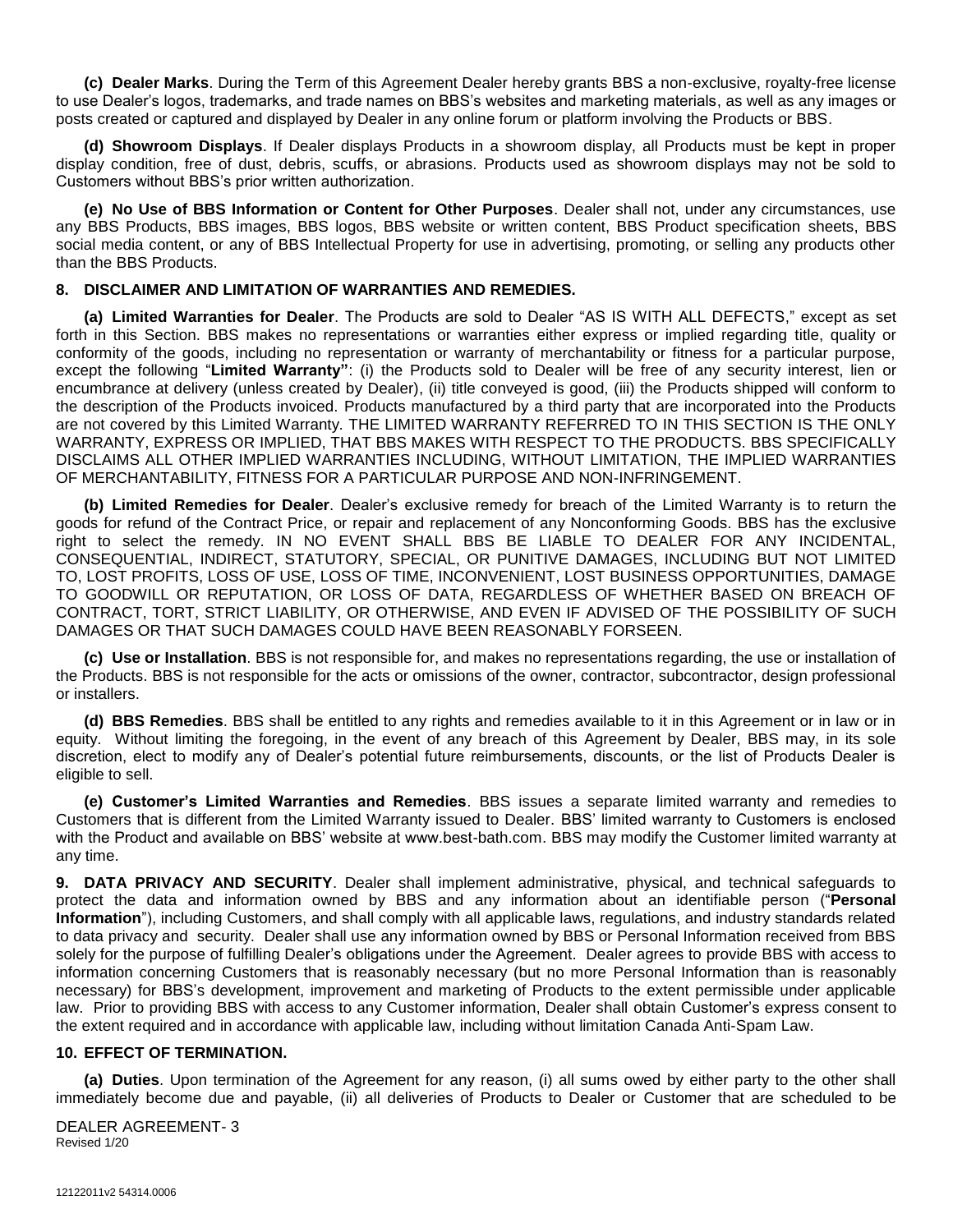shipped after the effective date of termination may be cancelled at the election of BBS, (iii) all deliveries of Products in transit shall be paid by cash immediately; (iv) Dealer shall cease representing itself by word or conduct as a BBS authorized Dealer and shall also remove all online postings or ads that suggest otherwise, (v) Dealer shall ship to BBS all samples, advertising material, promotion material and other material related to the Products and not intended for resale ("**Promotional Material**") at Dealer's cost, (vi) each party shall return all Confidential Information (defined below) of the other party to the other party; and (vii) Dealer shall permanently erase all of BBS' Confidential Information from Dealer's computer systems or online storage sites.

**(b) Survival upon Termination**. The following obligations shall survive termination for any reason of the Agreement: (i) payment obligations in Section 6; (ii) the warranty provisions in Section 8; (iii) intellectual property obligations in Section 7; (iv) indemnification and insurance provisions in Section 11; (v) confidentiality obligations in Section 12; (vi) limitation of liability and limitation of remedies in Section 14; (vii) nondisparagement provisions in Section 16; and (viii) miscellaneous provisions in Section 17.

#### **11. INDEMNIFICATION AND INSURANCE**.

**(a) BBS Indemnification**. BBS shall indemnify, defend and hold harmless Dealer, its affiliates and subsidiaries, and the officers, directors and employees of each of them, for all damages, losses, expenses, costs, claims, judgments, liabilities and attorney's fees incurred by Dealer (unless caused in any way by the acts or omissions of Dealer) arising from (i) third party claims to the extent caused by any actual or alleged defect in any Products which BBS has designed or manufactured or which were designed or manufactured according to BBS' specifications, or (ii) any infringement of the Products by any patent, copyright, trademark or other intellectual property claim.

**(b) Dealer Indemnification**. Dealer shall indemnify, defend, and hold harmless BBS, its affiliates and subsidiaries, and the officers, directors and employees of each of them, for all damages, losses, expenses, costs, claims, judgments, liabilities and attorney's fees incurred by BBS (unless caused by the negligence or wrongful acts or omissions of BBS) arising from (i) any negligent or wrongful act or omission by Dealer or any act by Dealer that breaches any provision of this Agreement or, if applicable, the terms of any applicable written authorization to become an Internet Dealer; (ii) any representations, statements, warranties or other statements made by Dealer about the Product that were not authorized in writing by BBS; (iii) Dealer's installation of the Products or any service, repair, modification, alteration, or replacement of the Products performed in connection with such installation; and (iv) any service, repair, modification, alteration, or replacement of the Products that was not authorized in writing by BBS.

**(c) Insurance**. Dealer shall maintain, during the Term and for 3 years after the termination of the Agreement, commercial general liability insurance providing coverage for Dealer's activities under the Agreement with minimum annual limits of \$1,000,000 per occurrence and \$2,000,000 in the aggregate. On BBS' request, Dealer shall provide BBS with a certificate of insurance from Dealer's insurer (i) evidencing the insurance coverage specified in this Section, (ii) naming BBS as an additional insured, (iii) providing BBS with 30 days advance notice cancellation or material change in its insurance policy, and (iv) waiving all rights of subrogation against BBS and its insurers.

**12. CONFIDENTIALITY**. The parties shall (i) use the other party's Confidential Information solely for the purpose of fulfilling each party's obligations under the Agreement, (ii) not disclose the Confidential Information to a third party without the prior written consent of the other party, and (iii) take all commercially reasonable precautions to safeguard the confidential nature of such information as each party would safeguard its own Confidential Information. "**Confidential Information**" includes any information, whether provided by the disclosing party or prepared by receiving party or some third party, relating to Dealer pricing and discount programs of BBS, personnel data, marketing philosophy, project plans, business strategy and plans, processes, competitive advantages and disadvantages, financial results, audit reports and materials, customer lists, vendor lists, product development, future advertising or sales programs, sales forecasts, proprietary information, and any other information which would give a competitor an opportunity to obtain an commercial advantage or which the receiving party is ethically obligated to protect. Confidential Information does not include information that is in the public domain at the time receiving party receives such information.

**13. QUALIFICATIONS**. Dealer shall ensure that an adequate number of trained, capable and qualified personnel with sufficient knowledge of the Products are available to assist Customers. All Dealer personnel are encouraged to complete and pass the initial online education and training regarding the Products, and at a minimum, (i) at least one individual for Dealer is required to complete and pass BBS's initial training and assessment program; and (ii) all installers must complete and pass initial Product installation training. All initial training must be completed and passed within 60 days of becoming a BBS authorized dealer.

DEALER AGREEMENT- 4 Revised 1/20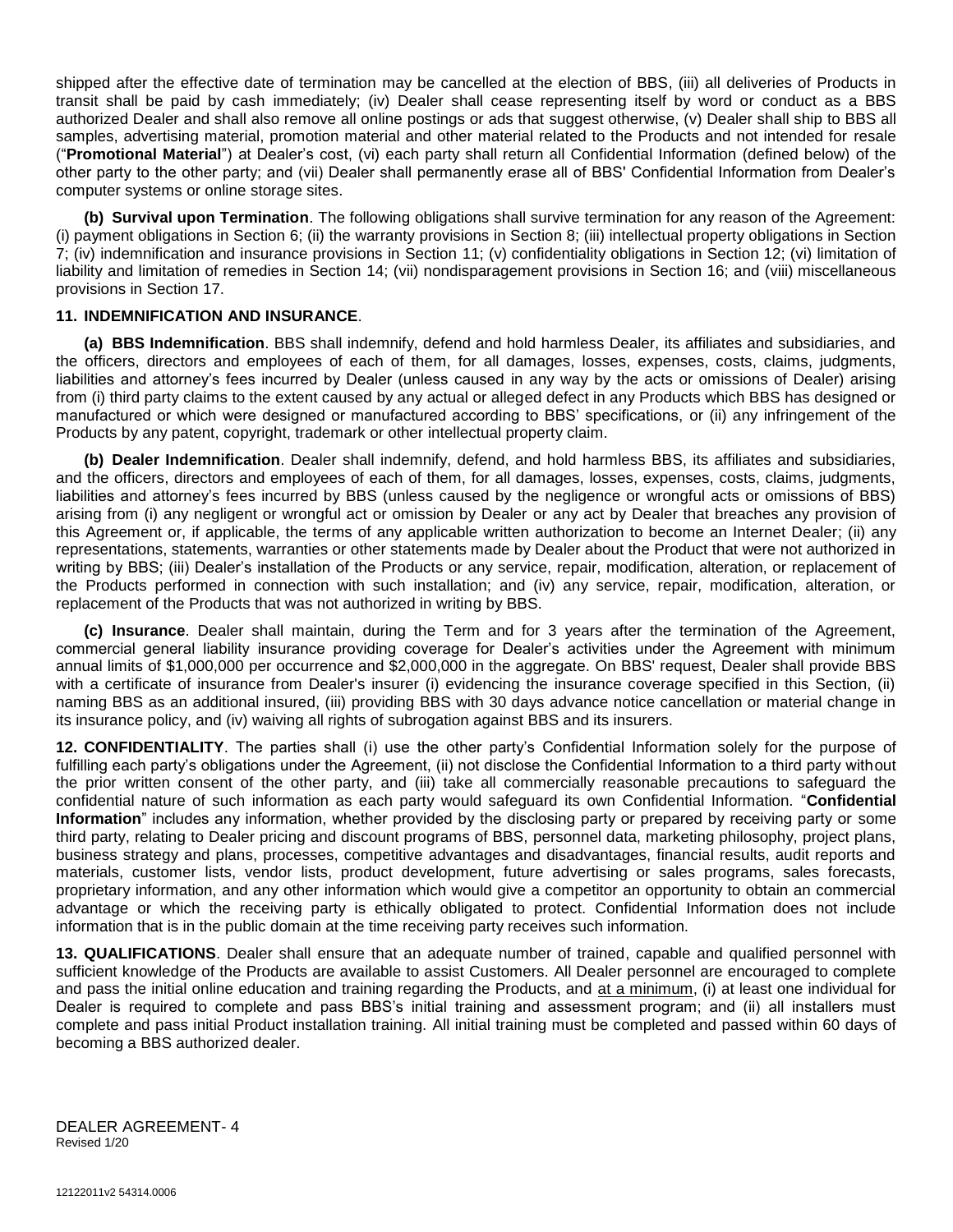# **14. DISPUTES**.

**(a) Limitation of Liability and Remedy**. Dealer's exclusive remedies for breach of the Agreement is for Dealer to (i) terminate the Agreement pursuant to Section 2; (ii) return Nonconforming Goods for a refund, repair or replacement pursuant to Section 5(b); or (iii) make a warranty claim pursuant to Section 8(a). This limitation on liability and remedies applies regardless of (x) whether the liability or damages were foreseeable, (y) the legal or equitable theory (contract, tort or otherwise) on which the claim is based, or (z) the failure of the agreed remedy of its essential purpose. IN NO EVENT SHALL BBS BE LIABLE TO DEALER FOR ANY INCIDENTAL, CONSEQUENTIAL, INDIRECT, STATUTORY, SPECIAL, OR PUNITIVE DAMAGES, INCLUDING BUT NOT LIMITED TO, LOST PROFITS, LOSS OF USE, LOSS OF TIME, INCONVENIENT, LOST BUSINESS OPPORTUNITIES, DAMAGE TO GOODWILL OR REPUTATION, OR LOSS OF DATA, REGARDLESS OF WHETHER BASED ON BREACH OF CONTRACT, TORT, STRICT LIABILITY, OR OTHERWISE, AND EVEN IF ADVISED OF THE POSSIBILITY OF SUCH DAMAGES OR THAT SUCH DAMAGES COULD HAVE BEEN REASONABLY FORSEEN.

**(b) Dispute Resolution**. Any dispute arising out of or relating to this Agreement shall be settled by arbitration in accordance with the rules of the American Arbitration Association in accordance with its commercial arbitration rules, and judgment on the award rendered may be entered in any court having jurisdiction. The arbitration shall take place before a mutually-agreed to arbitrator sitting in Ada County, Idaho. The language of the arbitration shall be English. The arbitrator will be bound to adjudicate all disputes in accordance with the laws of the State of Idaho. The decision of the arbitrator shall be in writing with written findings of fact and shall be final and binding on the parties. The prevailing party shall be entitled to an award of attorney fees and costs. This section provides the sole recourse for the settlement of any disputes arising out of, in connection with, or related to this Agreement.

### **15. COMPLIANCE WITH LAWS.**

**(a) Compliance With Laws; Notification**. Dealer is solely responsible to comply with all laws, qualifications to do business, licensing requirements, and any other regulations applicable to Dealer. Dealer will not sell Products to Customers located outside of the United States and Canada. Dealer represents, warrants and covenants that it shall comply with all applicable international, nation, state, regional and local laws and regulations, including, without limitation, the United States Foreign Corrupt Practices Act of 1977 and the Export Control Act, as may be amended from time to time, in performing its duties hereunder and in any of its dealings with respect to the Products. Dealer shall promptly notify BBS in the event Dealer knows or has reason to believe that any act or refrainment from acting required by or contemplated by this Agreement violates any applicable law, rule or regulation (whether criminal or non-criminal) or if it becomes aware that any Products contain a defect which could create a product hazard or risk of serious injury or death.

**(b) Compliance with U.S. Export Laws**. Dealer acknowledges and understands that the Products may be subject to restrictions upon export from the United States and upon resale after export. Dealer therefore represents and warrants that it shall comply fully with all relevant regulations of the U.S. Department of Commerce, with the U.S. Export Administration Act, and with any other import and/or export control laws or regulations of the United States and Canada. Dealer, upon the request of BBS, shall execute and deliver to BBS a letter of written assurance concerning technical data and U.S. Export Administration Regulations.

**16. NONDISPARAGEMENT**. Dealer shall not in any way disparage BBS or its Products by making verbal or written comments that would could reasonably be construed to cast BBS or its Products in a negative light.

**17. NONEXCLUSIVE ARRANGEMENT**. Dealer's appointment is nonexclusive. Nothing in this Agreement shall be deemed to grant to Dealer any type of exclusive arrangement or territory or right to prevent BBS or any other third party from selling or offering to sell the same or similar BBS products in any particular territory or online using any methods whatsoever.

### **18. MISCELLANEOUS**.

**(a) Notice**. All notices and other communications ("**Notices**") shall be in writing and may be delivered (i) in person, with the date of notice being the date of personal delivery, (ii) by United States Mail, postage prepaid for certified or registered mail, return receipt requested, with the date of notice being the date of the postmark on the return receipt, (iii) by e-mail, with confirmation of sending of the e-mail and a copy of the e-mail deposited on the same day in the United States Mail, with the date of notice being the date of the e-mail, or (iv) by nationally recognized delivery service such as Federal Express, with the date of notice being the date of delivery as shown on the confirmation provided by the delivery service. Notices shall be addressed to the addresses provided next to the party's signature to the Agreement, or such other address as one party shall provide the other.

DEALER AGREEMENT- 5 Revised 1/20